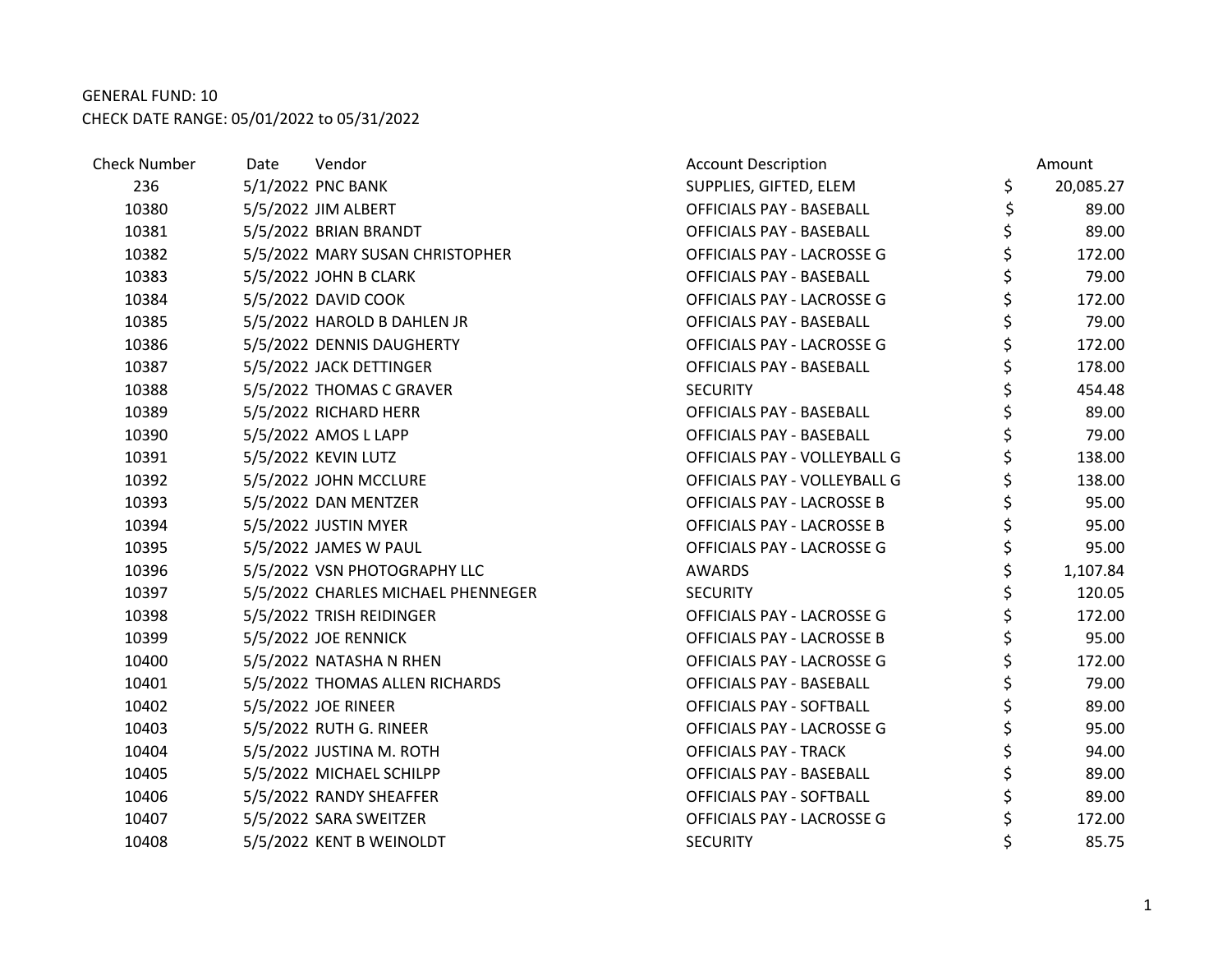| <b>Check Number</b> | Date | Vendor                                       | <b>Account Description</b>        | Amount         |
|---------------------|------|----------------------------------------------|-----------------------------------|----------------|
| 10409               |      | 5/13/2022 JOHN B CLARK                       | OFFICIALS PAY - BASEBALL          | \$<br>79.00    |
| 10410               |      | 5/13/2022 SCOTT FOSTER ECKENROD              | OFFICIALS PAY - LACROSSE B        | \$<br>77.00    |
| 10411               |      | 5/13/2022 JEFFREY ERISMAN                    | OFFICIALS PAY - VOLLEYBALL B      | \$<br>138.00   |
| 10412               |      | 5/13/2022 LOWELL FRY                         | <b>OFFICIALS PAY - BASEBALL</b>   | \$<br>79.00    |
| 10413               |      | 5/13/2022 JOSEPH GEBHARD                     | OFFICIALS PAY - LACROSSE B        | \$<br>95.00    |
| 10414               |      | 5/13/2022 WAYNE HAGY                         | OFFICIALS PAY - VOLLEYBALL B      | \$<br>138.00   |
| 10415               |      | 5/13/2022 BRIAN LINDEMUTH                    | OFFICIALS PAY - LACROSSE B        | \$<br>172.00   |
| 10416               |      | 5/13/2022 WESLEY MYERS                       | <b>OFFICIALS PAY - LACROSSE B</b> | \$<br>95.00    |
| 10417               |      | 5/13/2022 TIM PAXSON                         | <b>OFFICIALS PAY - BASEBALL</b>   | \$<br>89.00    |
| 10418               |      | 5/13/2022 CHARLES MICHAEL PHENNEGER          | <b>SECURITY</b>                   | \$<br>120.05   |
| 10419               |      | 5/13/2022 WES RINEER                         | <b>OFFICIALS PAY - BASEBALL</b>   | \$<br>89.00    |
| 10420               |      | 5/13/2022 KENT B WEINOLDT                    | <b>SECURITY</b>                   | \$<br>231.53   |
| 10421               |      | 5/19/2022 MAURICE BENN                       | OFFICIALS PAY - VOLLEYBALL B      | \$<br>138.00   |
| 10422               |      | 5/19/2022 MARGARET COXEY                     | OFFICIALS PAY - LACROSSE G        | \$<br>172.00   |
| 10423               |      | 5/19/2022 JEFFREY ERISMAN                    | <b>OFFICIALS PAY - BASEBALL</b>   | \$<br>89.00    |
| 10424               |      | 5/19/2022 THOMAS C GRAVER                    | <b>SECURITY</b>                   | \$<br>120.05   |
| 10425               |      | 5/19/2022 HEMPFIELD SCHOOL DISTRICT          | <b>ENTRY FEES - VOLLEYBALL B</b>  | \$<br>550.00   |
| 10426               |      | 5/19/2022 ROBERT KOENIG                      | <b>FOOD AND REFRESHMENTS</b>      | \$<br>64.00    |
| 10427               |      | 5/19/2022 H. ROBERT MOORE JR                 | <b>OFFICIALS PAY - SOFTBALL</b>   | \$<br>79.00    |
| 10428               |      | 5/19/2022 NATASHA N RHEN                     | OFFICIALS PAY - LACROSSE G        | \$<br>172.00   |
| 10429               |      | 5/19/2022 CHARLES SAUER                      | OFFICIALS PAY - SOFTBALL          | \$<br>79.00    |
| 10430               |      | 5/19/2022 MICHAEL SCHILPP                    | OFFICIALS PAY - BASEBALL          | \$<br>89.00    |
| 10431               |      | 5/19/2022 RICHARD SEE                        | OFFICIALS PAY - VOLLEYBALL B      | \$<br>138.00   |
| 10432               |      | 5/19/2022 SHIPPENSBURG UNIVERSITY FOUNDATION | TRAVEL COSTS, TEAMS               | \$<br>480.00   |
| 10433               |      | 5/19/2022 STUART K. SHOEMAKER                | <b>OFFICIALS PAY - SOFTBALL</b>   | 89.00          |
| 10434               |      | 5/19/2022 DARRIN SMITH                       | OFFICIALS PAY - SOFTBALL          | \$<br>89.00    |
| 10435               |      | 5/26/2022 WESLEY MYERS                       | OFFICIALS PAY - LACROSSE B        | \$<br>95.00    |
| 10436               |      | 5/26/2022 KORY REDDIG                        | OFFICIALS PAY - LACROSSE B        | \$<br>95.00    |
| 10437               |      | 5/26/2022 THOMAS G SOUDERS                   | OFFICIALS PAY - LACROSSE B        | \$<br>95.00    |
| 51612               |      | 5/4/2022 AMERIPRISE FINANCIAL SERVICES, INC  | <b>TSA DEDUCTIONS PAYABLE</b>     | \$<br>2,500.00 |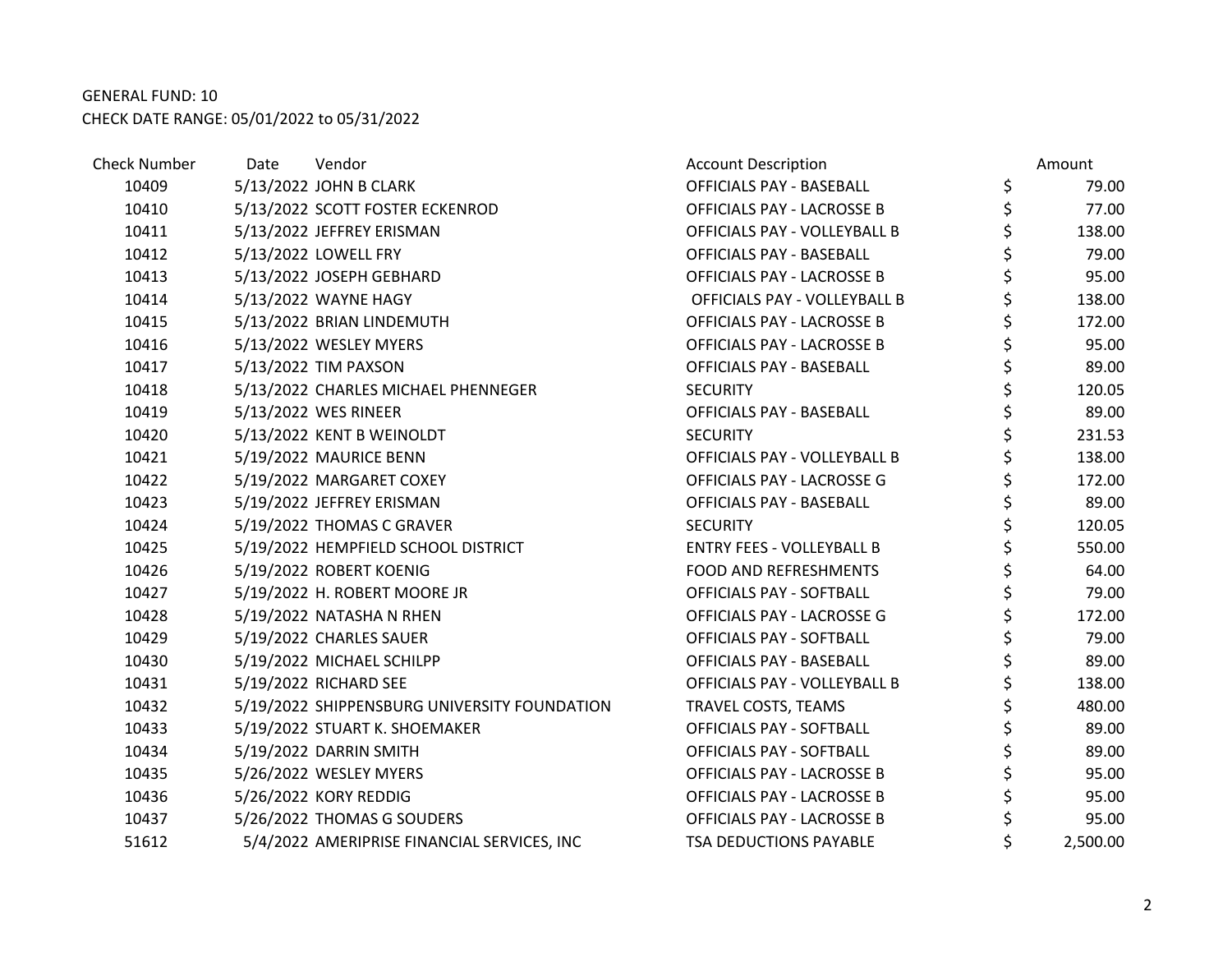| <b>Check Number</b> | Date             | Vendor                                                                   | <b>Account Description</b>   | Amount           |
|---------------------|------------------|--------------------------------------------------------------------------|------------------------------|------------------|
| 51613               |                  | 5/4/2022 AXA EQUITABLE                                                   | TSA DEDUCTIONS PAYABLE       | \$<br>17,508.47  |
| 51614               |                  | 5/4/2022 FULTON BANK                                                     | <b>FICA PAYABLE</b>          | \$<br>340,334.57 |
| 51615               |                  | 5/4/2022 GREAT AMERICAN FINANCIAL RESOURCES                              | TSA DEDUCTIONS PAYABLE       | 801.00           |
| 51616               |                  | 5/4/2022 THE HORACE MANN COMPANIES                                       | TSA DEDUCTIONS PAYABLE       | 4,287.50         |
| 51617               |                  | 5/4/2022 KADES-MARGOLIS CORPORATION                                      | TSA DEDUCTIONS PAYABLE       | \$<br>1,392.30   |
| 51618               |                  | 5/4/2022 LINCOLN INVESTMENT PLANNING INC                                 | TSA DEDUCTIONS PAYABLE       | 1,200.00         |
| 51619               |                  | 5/4/2022 OPPENHEIMER                                                     | TSA DEDUCTIONS PAYABLE       | \$<br>3,292.57   |
| 51620               |                  | 5/4/2022 PA DEPARTMENT OF REVENUE                                        | STATE INCOME TAX PAYABLE     | 42,872.81        |
| 51621               | 5/4/2022 PA SCDU |                                                                          | WAGE ATTACHMENTS PAYABLE     | 158.88           |
| 51622               |                  | 5/4/2022 PA UC FUND                                                      | PA UNEMPLOYMENT TAX PAYABLE  | 5,275.68         |
| 51623               |                  | 5/4/2022 PACIFIC LIFE INSURANCE COMPANY                                  | TSA DEDUCTIONS PAYABLE       | 52.50            |
| 51624               |                  | 5/4/2022 PENN MANOR EDUCATION FOUNDATION                                 | PM EDUC FOUNDATION PAYABLE   | 847.00           |
| 51625               |                  | 5/4/2022 PENN MANOR EDUCATION ASSN                                       | PMEA DEDUCTIONS PAYABLE      | 15,975.00        |
| 51626               |                  | 5/4/2022 UMB BANK FBO PLANMEMBER                                         | TSA DEDUCTIONS PAYABLE       | \$<br>1,100.00   |
| 51627               |                  | 5/4/2022 PA LOCAL GOVERNMENT INVESTMENT TRUST                            | SEC 125 INSUR PRETAX PAYABLE | 6,150.89         |
| 51628               |                  | 5/4/2022 RELIASTAR LIFE INSURANCE COMPANY                                | SEC 125 INSUR POSTTAX PAYABL | \$<br>2,582.59   |
| 51629               |                  | 5/4/2022 SECURITY BENEFITS LIFE INSURANCE COMPANY                        | TSA DEDUCTIONS PAYABLE       | 100.00           |
| 51630               |                  | 5/4/2022 THRIVENT FINANCIALS FOR LUTHERANS                               | TSA DEDUCTIONS PAYABLE       | 200.00           |
| 51631               |                  | 5/4/2022 NEWPORT TRUST COMPANY                                           | TSA DEDUCTIONS PAYABLE       | \$<br>5,610.00   |
| 51632               |                  | 5/6/2022 ACCO BRANDS CORPORATION                                         | SUPPLIES, CM                 | 1,963.90         |
| 51633               |                  | 5/6/2022 AIRBORNE CONTAMINATION IDENTIFICATION ASSOC SUPP, O&M, SEC-HVAC |                              | 613.80           |
| 51634               |                  | 5/6/2022 AGORA CYBER CHARTER SCHOOL                                      | TUITION, CHARTER SCHOOL ELEM | 10,863.14        |
| 51635               |                  | 5/6/2022 ALS GROUP USA CORP                                              | WWTP & DWS, MVMS             | 947.40           |
| 51636               |                  | 5/6/2022 JESSICA AYALA                                                   | TRAVEL, HR                   | 7.49             |
| 51637               |                  | 5/6/2022 BERKSHIRE SYSTEMS GROUP INC                                     | REPAIRS & MAINT SERVICESEC   | 412.00           |
| 51638               |                  | 5/6/2022 BSN SPORTS, LLC                                                 | SUPPLIES, LET, PHYS ED       | \$<br>135.12     |
| 51639               |                  | 5/6/2022 CENGAGE LEARNING INC                                            | BOOKS, HS, AETB              | 998.25           |
| 51640               |                  | 5/6/2022 CENTRAL MANOR BAKERY & GRILLE INC.                              | SUPPLIES, PUBLIC RELATIONS   | \$<br>640.00     |
| 51641               |                  | 5/6/2022 CROSS COUNTRY STAFFING, INC.                                    | PROF SERV, SPEECH CLIN, ELEM | \$<br>5,097.70   |
| 51642               |                  | 5/6/2022 DIRECT ENERGY BUSINESS                                          | ELECTRICITY, HS              | 28,770.27        |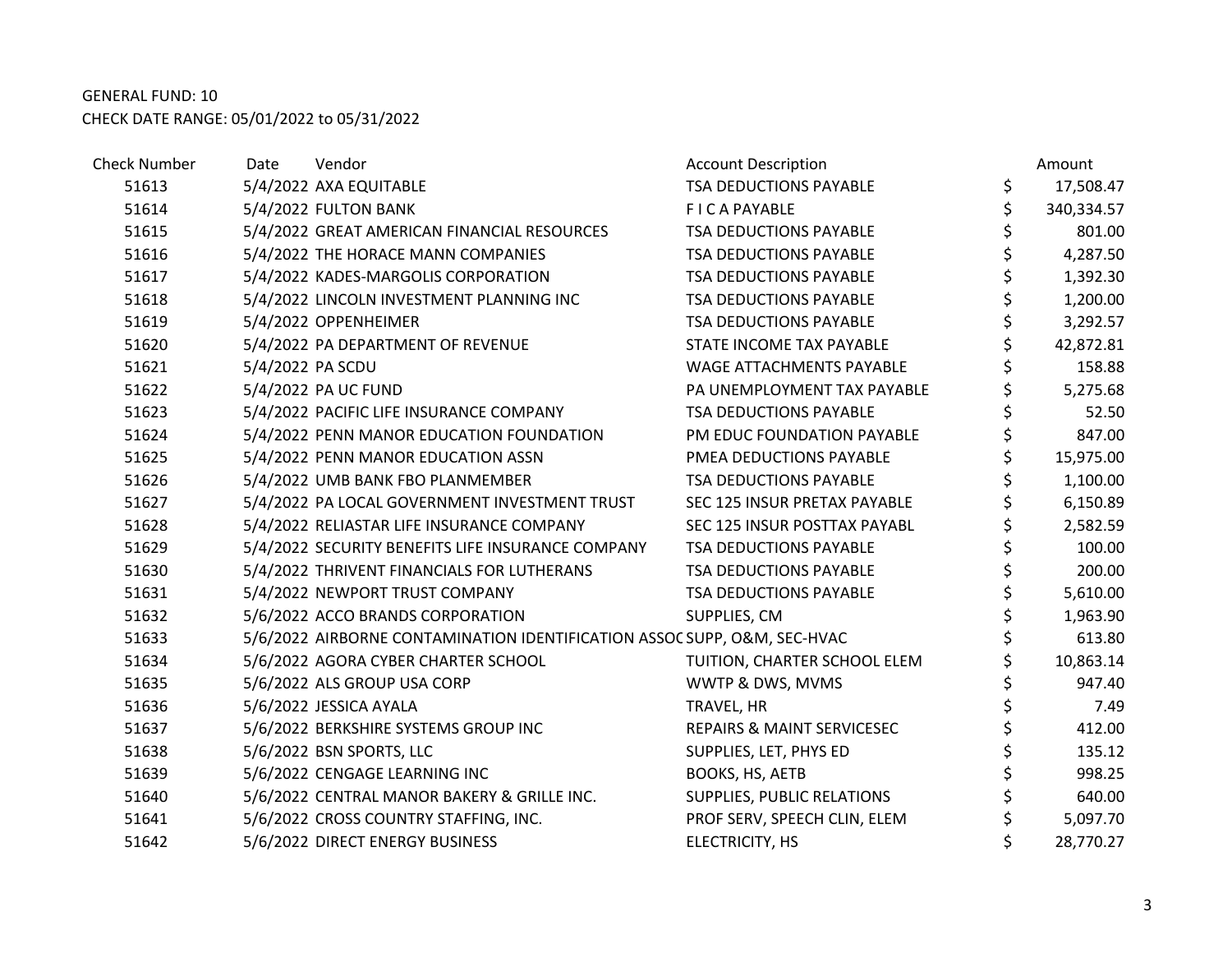| <b>Check Number</b> | Date           | Vendor                                        | <b>Account Description</b>             | Amount           |
|---------------------|----------------|-----------------------------------------------|----------------------------------------|------------------|
| 51643               |                | 5/6/2022 ATAB LLC                             | <b>REPAIRS &amp; MAINT SERVICEELEM</b> | \$<br>900.00     |
| 51644               |                | 5/6/2022 ENGINUITY LLC                        | REP & MAINT ELEM-HVAC                  | \$<br>465.70     |
| 51645               |                | 5/6/2022 DAVID ESCHBACH JR INC                | TRANSPORTATION, ATHLETICS              | \$<br>2,604.70   |
| 51646               | 5/6/2022 FEDEX |                                               | <b>POSTAGE</b>                         | \$<br>77.39      |
| 51647               |                | 5/6/2022 THE FENCE EXPERTS LLC                | REPAIRS & MAINT SERVICESEC             | \$<br>2,706.00   |
| 51648               |                | 5/6/2022 FLINN SCIENTIFIC INC                 | SUPPLIES, HS, SCIENCE                  | \$<br>15.63      |
| 51649               |                | 5/6/2022 FOLLETT SCHOOL SOLUTIONS INC         | LIBRARY SUPP, RTL, PEQ                 | \$<br>303.44     |
| 51650               |                | 5/6/2022 E M HERR FARM & HOME SUPPLIES        | SUPPLIES, OPER & MAINT, SEC            | \$<br>6.26       |
| 51651               |                | 5/6/2022 HILLYARD, INC. / MID-ATLANTIC        | SUPP, O&M, ELEM-CUSTODIAL              | \$<br>648.80     |
| 51652               |                | 5/6/2022 JONES DEALERSHIPS INC                | VEH REP, MAINT & MOWING EQUIP          | \$<br>2,382.30   |
| 51653               |                | 5/6/2022 JUDY KELLER                          | TRAVEL, TECHNOLOGY                     | \$<br>117.29     |
| 51654               |                | 5/6/2022 STEPHEN P KRAMER                     | TRAVEL, ATHLETICS                      | \$<br>196.56     |
| 51655               |                | 5/6/2022 KURTZ BROTHERS, INC.                 | SUPPLIES, CON                          | \$<br>223.83     |
| 51656               |                | 5/6/2022 LANCASTER LEBANON IU 13              | <b>BOOKS, IN SERVICE, SEC</b>          | \$<br>119,290.00 |
| 51657               |                | 5/6/2022 MID ATLANTIC MUNICIPAL LLC           | VEH REP, MAINT & MOWING EQUIP          | 78.75            |
| 51658               |                | 5/6/2022 MCCARTHY TIRE AND AUTOMOTIVE CENTERS | VEH REP, MAINT & MOWING EQUIP          | \$<br>190.00     |
| 51659               |                | 5/6/2022 MENCHEY MUSIC SERVICE                | SUPPLIES, ELEM, MUSIC                  | \$<br>185.36     |
| 51660               |                | 5/6/2022 ANGELA MOWERY                        | TRAVEL, SPECIAL ED, ELEM               | \$<br>152.28     |
| 51661               |                | 5/6/2022 MUSIC IS ELEMENTARY                  | SUPPLIES, GENERAL, ELEM                | \$<br>500.50     |
| 51662               |                | 5/6/2022 NRG BUILDING SERVICES INC            | SUPP, O&M, SEC-HVAC                    | \$<br>2,134.60   |
| 51663               |                | 5/6/2022 OFFICE BASICS INC                    | SUPPLIES, LET                          | \$<br>2,743.21   |
| 51664               |                | 5/6/2022 COMMONWEALTH OF PENNSYLVANIA         | WWTP & DWS, ELEMENTARY                 | \$<br>500.00     |
| 51665               |                | 5/6/2022 PA DISTANCE LEARNING CHARTER SCHOOL  | TUITION, CHARTER SCHOOL SEC            | \$<br>397.86     |
| 51666               |                | 5/6/2022 PA LEADERSHIP CHARTER SCHOOL         | TUITION, CHARTER SCHOOL ELEM           | \$<br>7,673.66   |
| 51667               |                | 5/6/2022 GRACE PAINTER                        | CRED REIMB, INSTR, ELEM                | \$<br>3,570.00   |
| 51668               |                | 5/6/2022 PENN MANOR FOOD SERVICE              | SUPT, REFRESHMENTS                     | 451.25           |
| 51669               |                | 5/6/2022 PENNSYLVANIA VIRTUAL CHARTER SCHOOL  | TUITION, CHARTER SCHOOL ELEM           | 15,846.31        |
| 51670               |                | 5/6/2022 R S HOLLINGER & SONS INC             | SUPPLIES, B&G-GROUNDS                  | \$<br>93.78      |
| 51671               |                | 5/6/2022 RHOADS ENERGY CORP                   | <b>FUEL - ESCHBACH</b>                 | \$<br>19,474.00  |
| 51672               |                | 5/6/2022 ROCHESTER 100 INC                    | SUPPLIES, CM                           | 1,276.00         |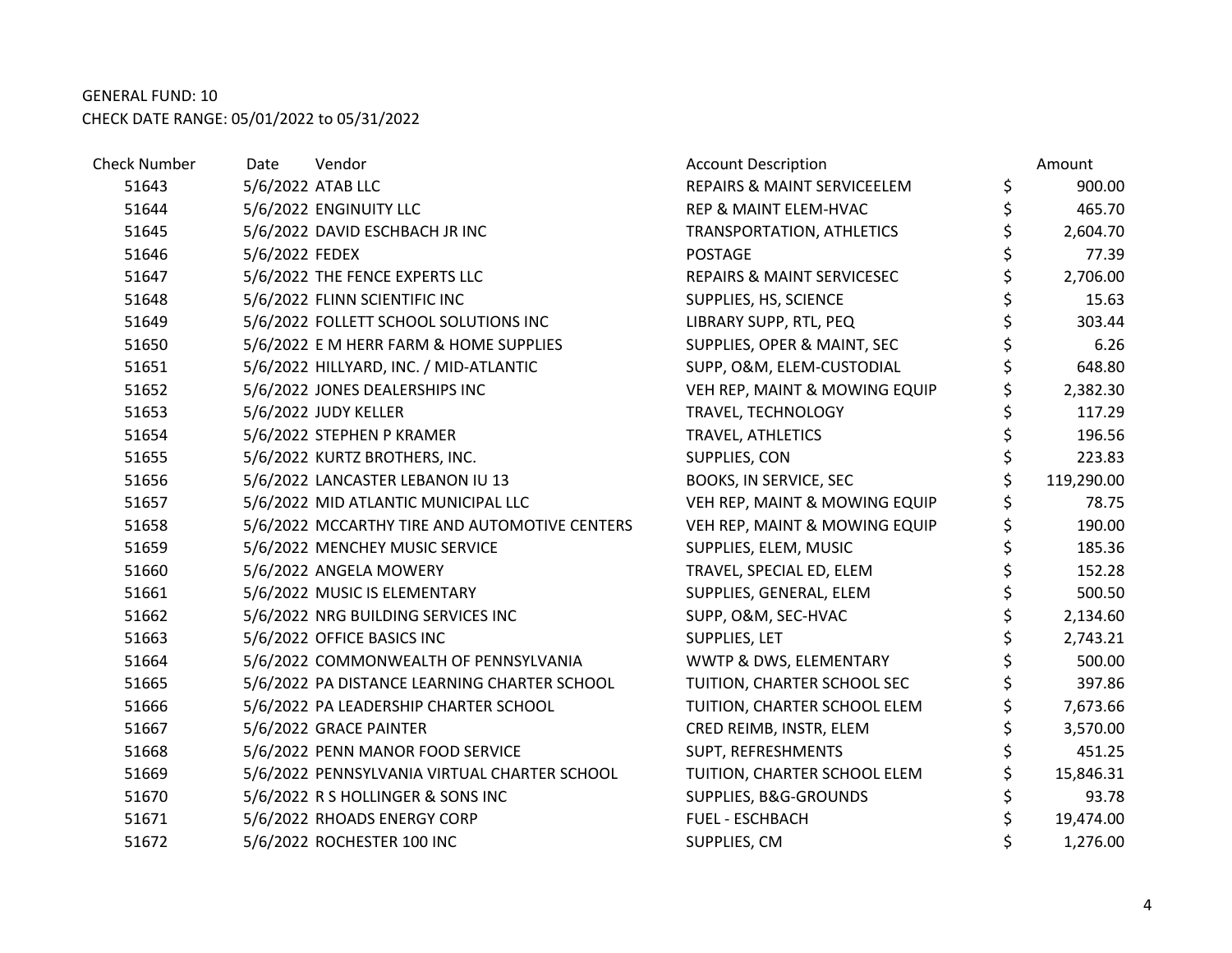| Check Number | Date             | Vendor                                         | <b>Account Description</b>      |    | Amount    |
|--------------|------------------|------------------------------------------------|---------------------------------|----|-----------|
| 51673        |                  | 5/6/2022 SCHAEDLER YESCO DISTRIBUTION INC.     | SUPP, O&M, ELEM-ELECTRICAL      | \$ | 15.92     |
| 51674        |                  | 5/6/2022 SHULTZ TRANSPORTATION CO              | PURCH SERV, SPECIAL ED, ELEM    | \$ | 2,317.29  |
| 51675        |                  | 5/6/2022 NADINE SMITH                          | CRED REIMB, INSTR, SEC          | \$ | 750.00    |
| 51676        |                  | 5/6/2022 SUBSTITUTE TEACHER SERVICE INC        | SUBS, INSTRUCTIONAL, ELEM       | \$ | 88,701.86 |
| 51677        |                  | 5/6/2022 SUNBELT RENTALS INC                   | SUPPLIES, B&G                   | \$ | 379.66    |
| 51678        |                  | 5/6/2022 FISH NET, INC.                        | SUPPLIES, HS, SCIENCE           | \$ | 104.96    |
| 51679        |                  | 5/6/2022 TRUSTMARK HEALTH BENEFITS, INC.       | HOSP, INSTR, ELEM               | Ś  | 20,108.65 |
| 51680        |                  | 5/6/2022 TURF EQUIPMENT & SUPPLY COMPANY, INC. | VEH REP, MAINT & MOWING EQUIP   |    | 46.50     |
| 51681        |                  | 5/6/2022 UGI UTILITIES INC                     | <b>GAS SERVICE, HAMBRIGHT</b>   | \$ | 3,480.78  |
| 51682        |                  | 5/6/2022 ULINE INC                             | SUPP, O&M, ELEM-CUSTODIAL       | \$ | 1,338.18  |
| 51683        |                  | 5/6/2022 UNITED RENTALS (NORTH AMERICA), INC   | SUPP, O&M, SEC-HVAC             | \$ | 83.79     |
| 51684        |                  | 5/6/2022 VERITIV OPERATING COMPANY             | SUPP, O&M, ELEM-CUSTODIAL       | \$ | 2,357.68  |
| 51685        |                  | 5/6/2022 THE VISTA SCHOOL                      | TUITION, NON-PUB SCHOOL, SEC.   | \$ | 5,756.37  |
| 51686        |                  | 5/6/2022 WALTERS SERVICES INC                  | SUPPLIES, ATHLETICS             | \$ | 220.00    |
| 51687        |                  | 5/6/2022 WASTE MANAGEMENT OF PENNSYLVANIA INC  | <b>TRASH COLLECTION</b>         | \$ | 4,835.12  |
| 51688        |                  | 5/6/2022 WESTERN PA SCHOOL FOR THE DEAF        | PURCH SERV, SPECIAL ED, SEC     | \$ | 1,820.83  |
| 51689        |                  | 5/6/2022 EMILY FAITH WISE                      | TRAVEL, HOMEBOUND, ELEM         | \$ | 33.93     |
| 51690        |                  | 5/6/2022 JULIE YOST                            | TRAVEL, SPECIAL ED              | \$ | 205.92    |
| 51691        | 5/10/2022 AMAZON |                                                | TEMP, TECH (EVANS)              | \$ | 14,617.35 |
| 51692        |                  | 5/12/2022 AHOLD DELHAIZE USA, INC.             | SUPPLIES, HS, FCS               | \$ | 72.33     |
| 51693        |                  | 5/12/2022 AIRGAS, INC.                         | SUPPLIES, B&G-HVAC              | \$ | 56.24     |
| 51694        |                  | 5/12/2022 AUDIOMETRIC INSTRUMENT SPECIALISTS   | SUPPLIES, HEALTH, SEC           | \$ | 1,000.00  |
| 51695        |                  | 5/12/2022 BATTERIES PLUS                       | SUPP, O&M, ELEM-HVAC            | \$ | 170.36    |
| 51696        |                  | 5/12/2022 CLEAN WATER INC                      | WWTP & DWS, ELEMENTARY          | \$ | 2,800.00  |
| 51697        |                  | 5/12/2022 CM REGENT, LLC                       | CAFETERIA INCOME PROTECTION     | \$ | 6,876.87  |
| 51698        |                  | 5/12/2022 COMCAST                              | <b>TRANSPORT SERVICES</b>       | \$ | 141.65    |
| 51699        |                  | 5/12/2022 KATE COX                             | TRAVEL, ESL, ELEM               | \$ | 20.53     |
| 51700        |                  | 5/12/2022 EDWARDS BUSINESS SYSTEMS             | COPIER SERVICE, CM              | \$ | 5,571.83  |
| 51701        |                  | 5/12/2022 ELUMA LLC                            | PROF SERV, SPEECH CLIN, ELEM    | \$ | 15,291.38 |
| 51702        |                  | 5/12/2022 ENGINUITY LLC                        | <b>REP &amp; MAINT SEC-HVAC</b> |    | 1,450.00  |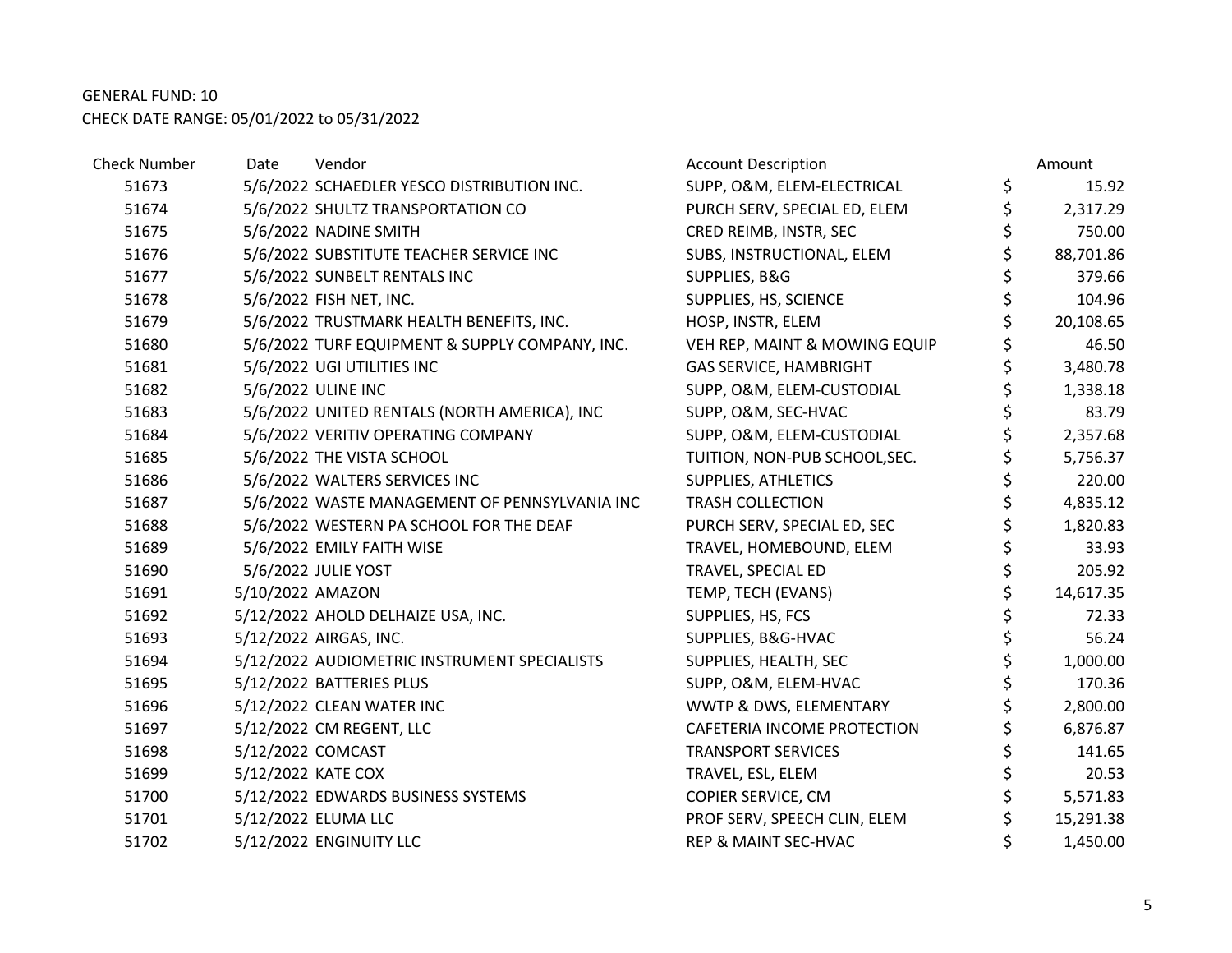| <b>Check Number</b> | Date                 | Vendor                                                                  | <b>Account Description</b>    | Amount         |
|---------------------|----------------------|-------------------------------------------------------------------------|-------------------------------|----------------|
| 51703               |                      | 5/12/2022 FLINN SCIENTIFIC INC                                          | SUPPLIES, HS, SCIENCE         | \$<br>642.36   |
| 51704               | 5/12/2022 FRONTIER   |                                                                         | TELEPHONE, 717-284-4128       | \$<br>57.28    |
| 51705               | 5/12/2022 FRONTIER   |                                                                         | TELEPHONE, 717-284-4135       | \$<br>43.28    |
| 51706               |                      | 5/12/2022 GENESIS TURFGRASS INC                                         | SUPP, O&M, ELEM-GROUNDS       | \$<br>4,262.70 |
| 51707               |                      | 5/12/2022 GUTTMAN ENERGY, INC.                                          | <b>FUEL - ESCHBACH</b>        | \$<br>1,352.06 |
| 51708               |                      | 5/12/2022 H & L TEAM SALES INC                                          | SUPPLIES, ATHLETICS           | \$<br>4,215.00 |
| 51709               |                      | 5/12/2022 HEATHER HORN                                                  | CONTRACTED CARRIERS, SEC      | \$<br>231.66   |
| 51710               |                      | 5/12/2022 KATHY HOUCK                                                   | TRAVEL, ESL, ELEM             | \$<br>134.26   |
| 51711               |                      | 5/12/2022 IRON MOUNTAIN                                                 | DATA STORAGE & WAREHOUSING    | \$<br>601.63   |
| 51712               |                      | 5/12/2022 JAXXON PROMOTIONS INC                                         | SUPP, EMPLOYEE RECOGNITION    | \$<br>993.72   |
| 51713               |                      | 5/12/2022 JOHN HERR'S VILLAGE MARKET INC                                | SUPPLIES, HS, FCS             | \$<br>94.72    |
| 51714               |                      | 5/12/2022 KEENAN & ASSOCIATES                                           | HOSP, INSTR, ELEM             | \$<br>3,663.05 |
| 51715               |                      | 5/12/2022 LANCASTER AREA SEWER AUTHORITY                                | WATER & SEWER, CM             | \$<br>2,720.10 |
| 51716               | 5/12/2022 EI US, LLC |                                                                         | TUITION, PRRI, HOMEBOUND SEC  | \$<br>125.02   |
| 51717               |                      | 5/12/2022 THE LIBRARY STORE                                             | SUPPLIES, LIBRARY, HS         | \$<br>121.17   |
| 51718               |                      | 5/12/2022 HEIDI LONG                                                    | TRAVEL, MVMS, FCS             | \$<br>269.45   |
| 51719               |                      | 5/12/2022 FARGO ADDITIVE MANUFACTURING EQUIPMENT 3D TEMP, TECH ED MANOR |                               | \$<br>146.97   |
| 51720               |                      | 5/12/2022 MENCHEY MUSIC SERVICE                                         | SUPPLIES, ELEM, MUSIC         | \$<br>3.07     |
| 51721               |                      | 5/12/2022 JILL M MONTGOMERY                                             | PROF SERV, SPECIAL ED, SEC    | \$<br>275.10   |
| 51722               |                      | 5/12/2022 JEFFREY NULL                                                  | SUPPLIES, HS, MATH            | \$<br>854.97   |
| 51723               |                      | 5/12/2022 O'SHEA LUMBER CO                                              | TEMP, TECH ED (HIGH SCHOOL)   | \$<br>972.00   |
| 51724               |                      | 5/12/2022 OFFICE BASICS INC                                             | SUPPLIES, HS, SCIENCE         | \$<br>19.02    |
| 51725               |                      | 5/12/2022 PA DISTANCE LEARNING CHARTER SCHOOL                           | TUITION, CHARTER SCHOOL SEC   | \$<br>1,294.69 |
| 51726               |                      | 5/12/2022 PHILHAVEN                                                     | TUITION, PRRI, HOMEBOUND ELEM | \$<br>816.00   |
| 51727               |                      | 5/12/2022 PMSD STUDENT ACTIVITY FUND                                    | DUE TO STUDENT ACTIVITY       | \$<br>46.00    |
| 51728               |                      | 5/12/2022 R S HOLLINGER & SONS INC                                      | SUPPLIES, B&G-GROUNDS         | \$<br>142.99   |
| 51729               |                      | 5/12/2022 REACH CYBER CHARTER SCHOOL                                    | TUITION, CHARTER SCHOOL ELEM  | \$<br>8,071.51 |
| 51730               |                      | 5/12/2022 REALLY GOOD STUFF LLC                                         | SUPPLIES, LET, MUSIC          | \$<br>170.79   |
| 51731               |                      | 5/12/2022 ROCHESTER 100 INC                                             | SUPPLIES, HAM                 | \$<br>507.50   |
| 51732               | 5/12/2022 S.A.N.E.   |                                                                         | TEMP, STITCHERY (SHEERER)     | \$<br>36.45    |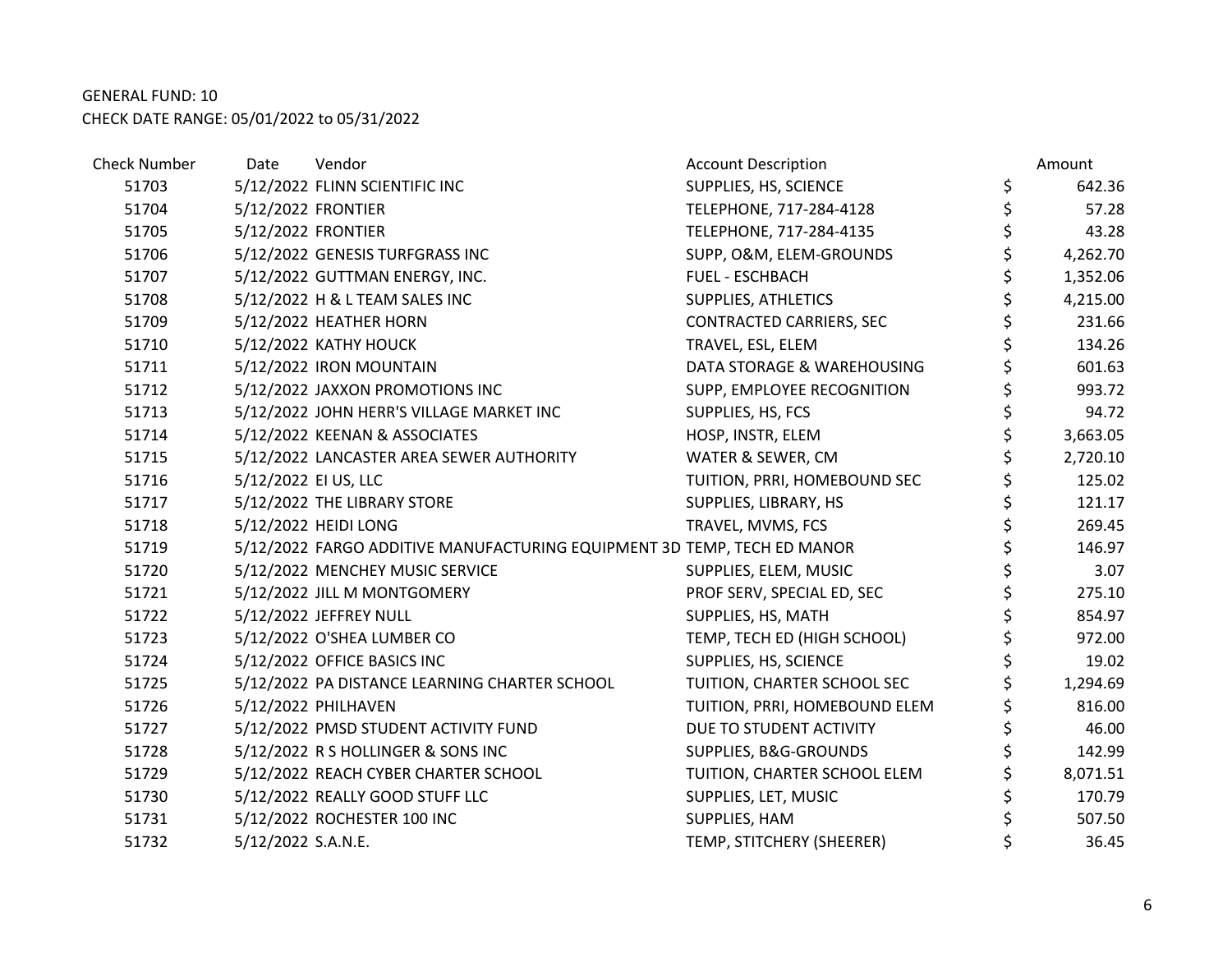| <b>Check Number</b> | Date              | Vendor                                             | <b>Account Description</b>    |    | Amount     |
|---------------------|-------------------|----------------------------------------------------|-------------------------------|----|------------|
| 51733               |                   | 5/12/2022 SCANTRON CORP                            | SUPPLIES, HS, SOC STUDIES     | \$ | 973.97     |
| 51734               |                   | 5/12/2022 SCHOOL SPECIALTY, LLC                    | TITLE I, SUPPLIES, 21-22, CON | \$ | 509.66     |
| 51735               |                   | 5/12/2022 TECHMART COMPUTER PRODUCTS INC           | SUPPLIES, HS                  | \$ | 4,128.00   |
| 51736               | 5/12/2022 UPS     |                                                    | <b>POSTAGE</b>                |    | 23.06      |
| 51737               |                   | 5/12/2022 RIGHT RX, LLC                            | HOSP, INSTR, ELEM             | Ś  | 3,603.00   |
| 51738               |                   | 5/12/2022 UTILITY KEYSTONE TRAILER SALES INC       | VEH REP, MAINT & MOWING EQUIP |    | 1,593.25   |
| 51739               |                   | 5/12/2022 VELOCITY FIBER, LLC                      | <b>TRANSPORT SERVICES</b>     | \$ | 3,385.60   |
| 51740               |                   | 5/12/2022 VERIZON WIRELESS                         | TELEPHONE, CELL PHONES        |    | 450.60     |
| 51741               |                   | 5/12/2022 VOYAGER SOPRIS LEARNING, INC.            | SUPPLIES, LET                 | \$ | 756.80     |
| 51742               |                   | 5/12/2022 MICHELLE WAGNER                          | CRED REIMB, SPEC ED, SEC      | \$ | 4,810.00   |
| 51743               |                   | 5/13/2022 PENN MANOR SCHOOL DISTRICT               | <b>CASH-PLGIT ATHLETIC</b>    |    | 100,000.00 |
| 51744               |                   | 5/18/2022 AMERIPRISE FINANCIAL SERVICES, INC       | TSA DEDUCTIONS PAYABLE        |    | 2,500.00   |
| 51745               |                   | 5/18/2022 AXA EQUITABLE                            | TSA DEDUCTIONS PAYABLE        |    | 17,843.97  |
| 51746               |                   | 5/18/2022 FULTON BANK                              | FEDERAL TAX PAYABLE           | \$ | 348,489.62 |
| 51747               |                   | 5/18/2022 FULTON BANK                              | FEDERAL TAX PAYABLE           |    | 64,213.58  |
| 51748               |                   | 5/18/2022 GREAT AMERICAN FINANCIAL RESOURCES       | TSA DEDUCTIONS PAYABLE        | \$ | 801.00     |
| 51749               |                   | 5/18/2022 THE HORACE MANN COMPANIES                | <b>TSA DEDUCTIONS PAYABLE</b> | \$ | 4,287.50   |
| 51750               |                   | 5/18/2022 KADES-MARGOLIS CORPORATION               | TSA DEDUCTIONS PAYABLE        | \$ | 1,392.30   |
| 51751               |                   | 5/18/2022 LINCOLN INVESTMENT PLANNING INC          | TSA DEDUCTIONS PAYABLE        | \$ | 1,200.00   |
| 51752               |                   | 5/18/2022 OPPENHEIMER                              | TSA DEDUCTIONS PAYABLE        | \$ | 2,294.66   |
| 51753               |                   | 5/18/2022 PA DEPARTMENT OF REVENUE                 | STATE INCOME TAX PAYABLE      |    | 43,965.73  |
| 51754               |                   | 5/18/2022 PA DEPARTMENT OF REVENUE                 | STATE INCOME TAX PAYABLE      |    | 8,738.60   |
| 51755               | 5/18/2022 PA SCDU |                                                    | WAGE ATTACHMENTS PAYABLE      |    | 158.88     |
| 51756               |                   | 5/18/2022 PACIFIC LIFE INSURANCE COMPANY           | TSA DEDUCTIONS PAYABLE        | \$ | 52.50      |
| 51757               |                   | 5/18/2022 PENN MANOR EDUCATION FOUNDATION          | PM EDUC FOUNDATION PAYABLE    | \$ | 847.00     |
| 51758               |                   | 5/18/2022 PENN MANOR EDUCATION ASSN                | PMEA DEDUCTIONS PAYABLE       |    | 15,847.62  |
| 51759               |                   | 5/18/2022 UMB BANK FBO PLANMEMBER                  | TSA DEDUCTIONS PAYABLE        |    | 1,100.00   |
| 51760               |                   | 5/18/2022 PA LOCAL GOVERNMENT INVESTMENT TRUST     | SEC 125 INSUR PRETAX PAYABLE  | \$ | 5,662.39   |
| 51761               |                   | 5/18/2022 RELIASTAR LIFE INSURANCE COMPANY         | SEC 125 INSUR POSTTAX PAYABL  |    | 2,589.02   |
| 51762               |                   | 5/18/2022 SECURITY BENEFITS LIFE INSURANCE COMPANY | TSA DEDUCTIONS PAYABLE        |    | 100.00     |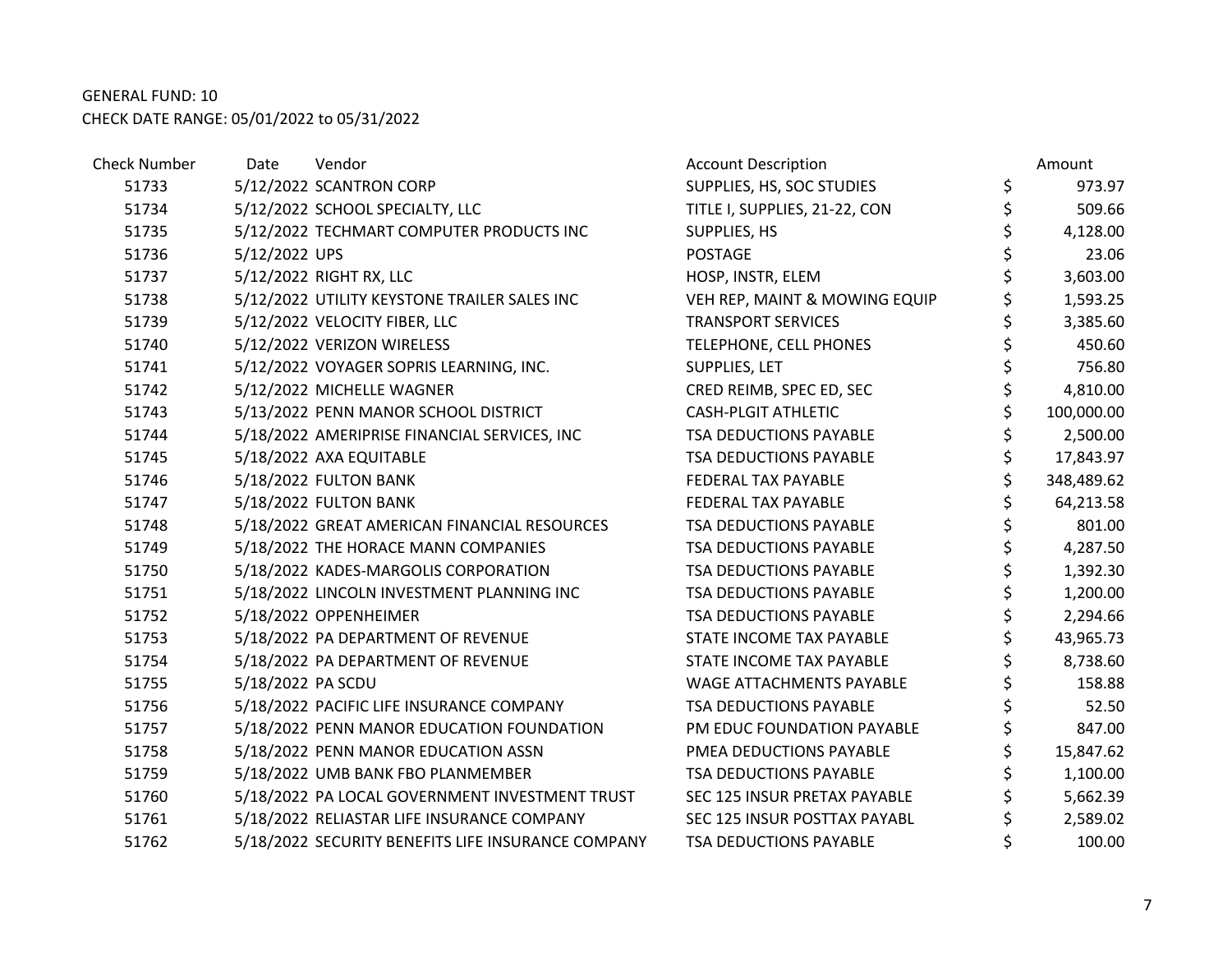| <b>Check Number</b> | Date               | Vendor                                                                         | <b>Account Description</b>     | Amount           |
|---------------------|--------------------|--------------------------------------------------------------------------------|--------------------------------|------------------|
| 51763               |                    | 5/18/2022 THRIVENT FINANCIALS FOR LUTHERANS                                    | TSA DEDUCTIONS PAYABLE         | \$<br>200.00     |
| 51764               |                    | 5/18/2022 NEWPORT TRUST COMPANY                                                | TSA DEDUCTIONS PAYABLE         | \$<br>5,670.00   |
| 51765               |                    | 5/2/2022 DAVID ESCHBACH JR INC                                                 | CONTRACTED CARRIERS, ELEM      | \$<br>280,133.45 |
| 51766               |                    | 5/2/2022 LANCASTER COUNTY CTC                                                  | <b>AVTS CONTRUCTION COSTS</b>  | 32,680.96        |
| 51767               |                    | 5/2/2022 LANCASTER COUNTY CTC                                                  | PAYMENTS TO AREA VO TECH & SP  | \$<br>243,987.56 |
| 51768               |                    | 5/2/2022 SHULTZ TRANSPORTATION CO                                              | CONTRACTED CARRIERS, ELEM      | \$<br>114,901.50 |
| 51769               |                    | 5/5/2022 DELTA DENTAL OF PENNSYLVANIA                                          | DENTAL, SPEC ED, ELEM          | \$<br>8,512.03   |
| 51770               |                    | 5/5/2022 EXPRESS SCRIPTS, INC.                                                 | HOSP, INSTR, ELEM              | 20,813.36        |
| 51771               |                    | 5/5/2022 TRUSTMARK HEALTH BENEFITS, INC.                                       | HOSP, INSTR, ELEM              | 160,671.36       |
| 51772               | 5/9/2022 PSERS     |                                                                                | RETIREMENT DEDUCTIONS PAYABLE  | 226,625.32       |
| 51773               |                    | 5/12/2022 DELTA DENTAL OF PENNSYLVANIA                                         | DENTAL, SPEC ED, ELEM          | 9,673.02         |
| 51774               |                    | 5/12/2022 EXPRESS SCRIPTS, INC.                                                | HOSP, INSTR, ELEM              | \$<br>25,338.20  |
| 51775               |                    | 5/12/2022 TRUSTMARK HEALTH BENEFITS, INC.                                      | HOSP, INSTR, ELEM              | \$<br>71,298.23  |
| 51776               |                    | 5/19/2022 3D MAKERS WAREHOUSE LLC                                              | COMP SUPPLIES, TECH            | \$<br>145.00     |
| 51777               |                    | 5/19/2022 ACHIEVEMENT HOUSE CYBER CHARTER SCHOOL                               | TUITION, CHARTER SCH, SPEC SEC | \$<br>4,585.30   |
| 51778               |                    | 5/19/2022 AGORA CYBER CHARTER SCHOOL                                           | TUITION, CHARTER SCHOOL ELEM   | \$<br>17,741.10  |
| 51779               | 5/19/2022 AMAZON   |                                                                                | COMP SUPPLIES, SPECIAL ED, SEC | \$<br>974.14     |
| 51780               |                    | 5/19/2022 AMERIGAS                                                             | GAS SERVICE, MVMS              | 1,067.03         |
| 51781               |                    | 5/19/2022 AUSTILL'S REHABILITATION SERVICES INC                                | PURCH SERV, ACCESS, OT/PT      | \$<br>24,803.17  |
| 51782               |                    | 5/19/2022 B&H FOTO & ELECTRONICS CORP                                          | SUPPLIES, MAR                  | \$<br>357.13     |
| 51783               |                    | 5/19/2022 BSN SPORTS, LLC                                                      | SUPPLIES, ATHLETICS            | \$<br>1,210.95   |
| 51784               |                    | 5/19/2022 KERRY BUSHONG                                                        | TEMP, AP TESTING               | \$<br>37.00      |
| 51785               | 5/19/2022 CAPP USA |                                                                                | SUPP, O&M, SEC-HVAC            | \$<br>470.00     |
| 51786               |                    | 5/19/2022 CENGAGE LEARNING INC                                                 | BOOKS, HS, AETB                | \$<br>998.25     |
| 51787               |                    | 5/19/2022 CHESTER CO INTERMEDIATE UNIT                                         | TUITION, OTHER LEAS SEC SPEC   | \$<br>4,837.59   |
| 51788               |                    | 5/19/2022 CITY OF LANCASTER, PA                                                | WATER & SEWER, MAMS            | \$<br>807.99     |
| 51789               |                    | 5/19/2022 COMMONWEALTH CHARTER ACADEMY CHARTER SC TUITION, CHARTER SCHOOL ELEM |                                | 75,644.17        |
| 51790               |                    | 5/19/2022 CONSTELLATION NEWENERGY-GAS DIV LLC                                  | GAS SERVICE, MAMS              | 8,124.50         |
| 51791               |                    | 5/19/2022 CROSS COUNTRY STAFFING, INC.                                         | PROF SERV, SPEECH CLIN, ELEM   | \$<br>6,770.95   |
| 51792               |                    | 5/19/2022 DE LAGE LANDEN PUBLIC FINANCE                                        | COPIER SERVICE, CM             | \$<br>4,365.31   |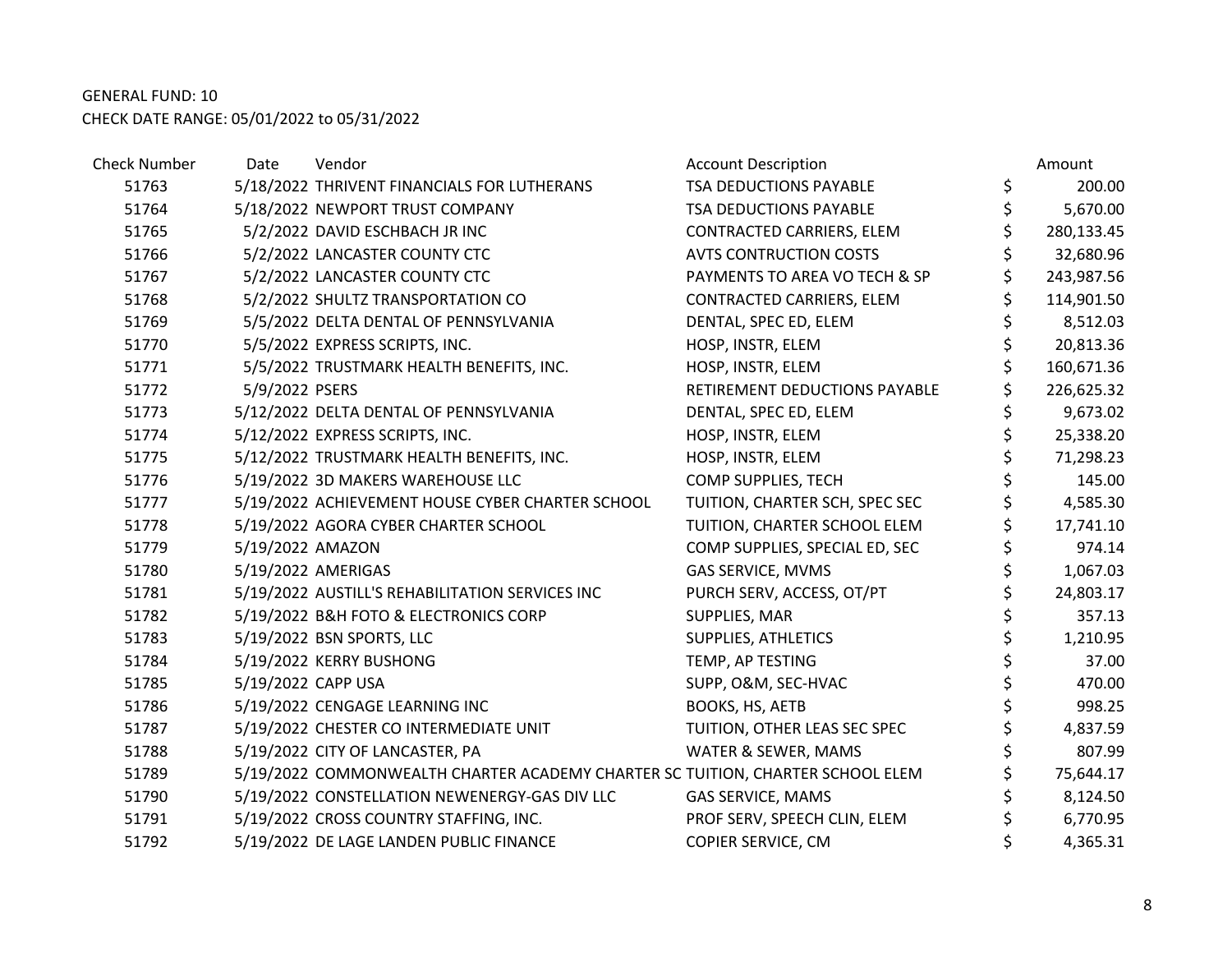| <b>Check Number</b> | Date             | Vendor                                    | <b>Account Description</b>      | Amount           |
|---------------------|------------------|-------------------------------------------|---------------------------------|------------------|
| 51793               |                  | 5/19/2022 DECKER INC.                     | SUPPLIES, MVMS                  | \$<br>2,283.91   |
| 51794               |                  | 5/19/2022 DIRECT ENERGY BUSINESS          | ELECTRICITY, CENTRAL MANOR      | \$<br>3,220.78   |
| 51795               |                  | 5/19/2022 GEORGE ELY ASSOCIATES INC       | SUPP, O&M, ELEM-GROUNDS         | \$<br>293.00     |
| 51796               |                  | 5/19/2022 DAVID ESCHBACH JR INC           | TITLE I, TRANSPORTATION, 21-22  | 11,004.29        |
| 51797               |                  | 5/19/2022 FAITHFUL TRANSPORTATION         | CONTRACTED CARRIERS, SEC SPEC   | \$<br>12,190.00  |
| 51798               |                  | 5/19/2022 FISHER SCIENTIFIC               | SUPPLIES, HS, SCIENCE           | 589.00           |
| 51799               |                  | 5/19/2022 ANDREA FREY                     | TRAVEL, TECHNOLOGY              | \$<br>46.27      |
| 51800               |                  | 5/19/2022 FULTON BANK                     | PROF SERV, OTHER BANK FEES      | \$<br>1,302.91   |
| 51801               |                  | 5/19/2022 KATHLEEN GRENIER                | TRAVEL, ELEM, MATH              | \$<br>141.69     |
| 51802               |                  | 5/19/2022 WENDY GRING                     | TEMP, AP TESTING                | \$<br>94.00      |
| 51803               |                  | 5/19/2022 GUTTMAN ENERGY, INC.            | FUEL - ESCHBACH                 | \$<br>3,079.46   |
| 51804               |                  | 5/19/2022 JESSICA HARRINGTON              | TEMP, AP TESTING                | \$<br>37.00      |
| 51805               |                  | 5/19/2022 JUDITH HOAR                     | TEMP, AP TESTING                | \$<br>37.00      |
| 51806               |                  | 5/19/2022 INSIGHT PA CYBER CHARTER SCHOOL | TUITION, CHARTER SCH, SPEC ELEM | \$<br>4,484.17   |
| 51807               |                  | 5/19/2022 KEGEL KELIN LITTS & LORD LLP    | PROF SERV, LEGAL SERVICES       | \$<br>1,548.75   |
| 51808               |                  | 5/19/2022 AMY KEOHANE                     | TEMP, AP TESTING                | \$<br>37.00      |
| 51809               | 5/19/2022 KINBER |                                           | <b>TRANSPORT SERVICES</b>       | \$<br>1,200.00   |
| 51810               |                  | 5/19/2022 JENNIFER KROESEN                | CRED REIMB, INSTR, SEC          | \$<br>4,656.00   |
| 51811               |                  | 5/19/2022 LANCASTER GENERAL HEALTH        | DRUG SCREENING PROGRAM          | \$<br>501.00     |
| 51812               |                  | 5/19/2022 LANCASTER LEBANON IU 13         | IU SPECIAL CLASSES, ELEM        | \$<br>474,225.76 |
| 51813               |                  | 5/19/2022 LANCASTER LEBANON IU 13         | IU SPECIAL CLASSES, SEC         | \$<br>52,979.74  |
| 51814               |                  | 5/19/2022 LNP MEDIA GROUP INC             | ADVERTISING, CLASSIFIED         | 4,566.00         |
| 51815               |                  | 5/19/2022 LNP MEDIA GROUP INC             | ADVERTISING, SCHOOL BOARD       | \$<br>319.83     |
| 51816               |                  | 5/19/2022 JOHN E LANDIS, INC.             | TEMP, AG (FELLENBAUM)           | \$<br>417.43     |
| 51817               |                  | 5/19/2022 ATHENA LAVELLE                  | TEMP, AP TESTING                | \$<br>37.00      |
| 51818               | 5/19/2022 LOWE'S |                                           | PURCH SERV, HS, AG              | \$<br>551.74     |
| 51819               |                  | 5/19/2022 MAILROOM SYSTEMS INC            | <b>POSTAGE</b>                  | \$<br>5,672.65   |
| 51820               |                  | 5/19/2022 MAKERBOT                        | SUPPLIES, HS, AETB              | \$<br>1,572.25   |
| 51821               |                  | 5/19/2022 UHS OF PA INC                   | TUITION, PRRI, HOMEBOUND SEC    | 402.00           |
| 51822               |                  | 5/19/2022 MENCHEY MUSIC SERVICE           | SUPPLIES, CM, MUSIC             | 1,050.87         |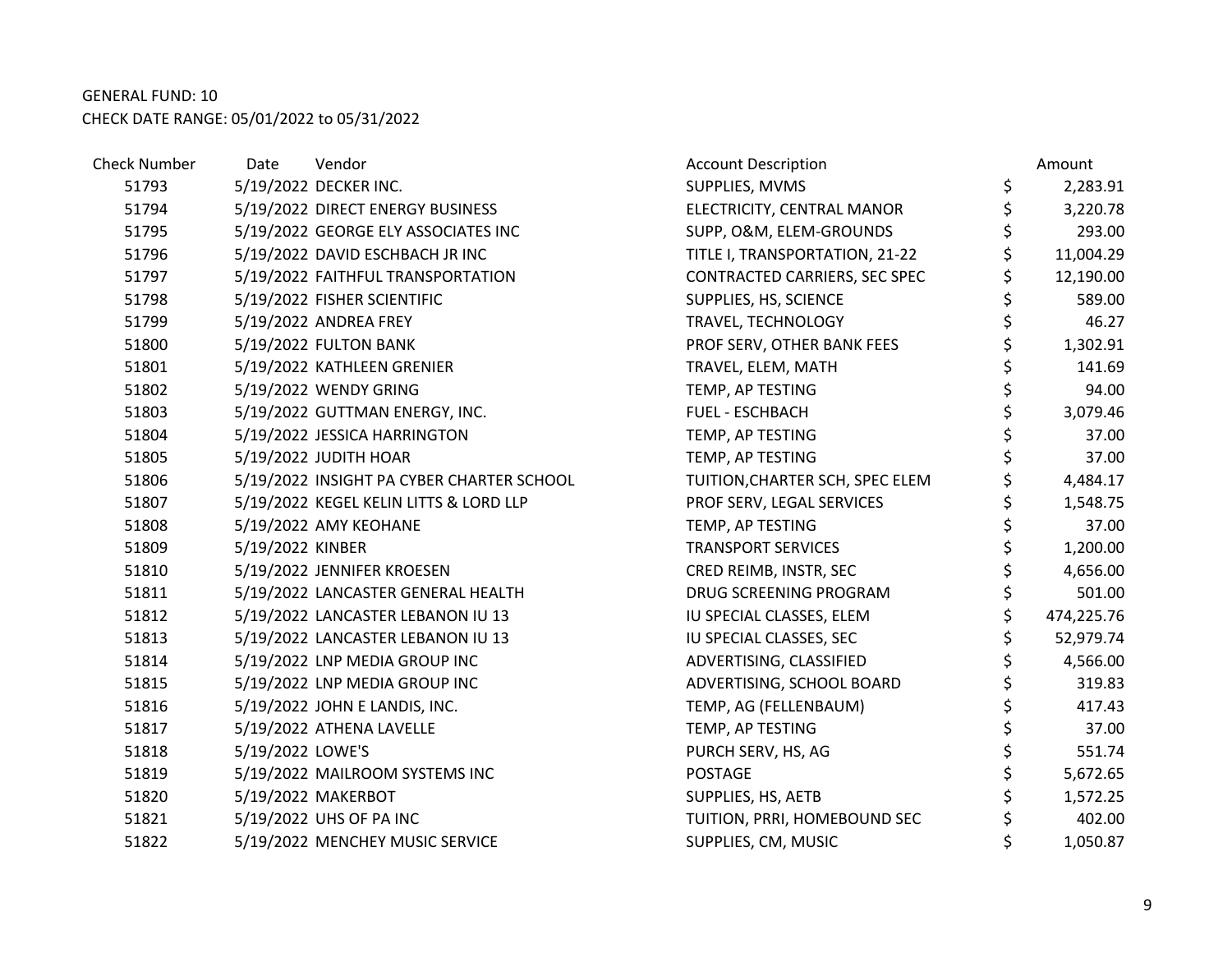| <b>Check Number</b> | Date             | Vendor                                            | <b>Account Description</b>          | Amount           |
|---------------------|------------------|---------------------------------------------------|-------------------------------------|------------------|
| 51823               |                  | 5/19/2022 MILLER & SONS SALT & WATER CONDITIONING | SUPPLIES, OPER & MAINT, ELEM        | \$<br>9,260.48   |
| 51824               |                  | 5/19/2022 MILLERSVILLE UNIVERSITY                 | RENTAL, ATHLETICS, FIELDS           | \$<br>2,850.00   |
| 51825               |                  | 5/19/2022 ANGELA MOWERY                           | CRED REIMB, SPEC ED, ELEM           | 1,938.00         |
| 51826               |                  | 5/19/2022 NEW STORY, LLC                          | TUITION, NON-PUB SCHOOL, SEC.       | 69,011.00        |
| 51827               |                  | 5/19/2022 OFFICE BASICS INC                       | SUPPLIES, ESH                       | \$<br>321.61     |
| 51828               |                  | 5/19/2022 OMNI FINANCIAL GROUP, INC.              | PROF SERV, GATEKEEPER FEES          | \$<br>61.50      |
| 51829               |                  | 5/19/2022 ORTHOPEDIC ASSOC OF LANCASTER LTD       | PROF SERV, ATHLETICS                | \$<br>910.00     |
| 51830               |                  | 5/19/2022 PENN MANOR FOOD SERVICE                 | SUPPLIES, LET                       | 217.86           |
| 51831               |                  | 5/19/2022 PENNSYLVANIA COUNSELING SERVICES, INC.  | PURCH SERV, PSYCHOLOGIST            | \$<br>4,182.00   |
| 51832               |                  | 5/19/2022 PENNSYLVANIA CYBER CHARTER SCHOOL       | TUITION, CHARTER SCHOOL ELEM        | \$<br>20,431.60  |
| 51833               |                  | 5/19/2022 PITSCO EDUCATION, LLC                   | TEMP, TECH ED MANOR                 | 565.38           |
| 51834               |                  | 5/19/2022 PPL ELECTRIC UTILITIES                  | ELECTRICITY, PEQUEA                 | \$<br>8,129.26   |
| 51835               |                  | 5/19/2022 PPL ELECTRIC UTILITIES                  | ELECTRICITY, COMET FIELD            | 16,901.43        |
| 51836               |                  | 5/19/2022 RHOADS ENERGY CORP                      | <b>FUEL - ESCHBACH</b>              | \$<br>118,224.64 |
| 51837               |                  | 5/19/2022 SAMARITAN COUNSELING CENTER             | SUPPLIES, MAMS                      | 1,775.00         |
| 51838               |                  | 5/19/2022 TWELVE MOON TRADERS INC.                | TEMP, BECK (SHANKS)                 | \$<br>522.00     |
| 51839               |                  | 5/19/2022 SHULTZ TRANSPORTATION CO                | TITLE I, TRANSPORTATION, 21-22      | \$<br>9,274.55   |
| 51840               |                  | 5/19/2022 SPHERO INC                              | <b>COMP EQUIP</b>                   | 3,040.95         |
| 51841               |                  | 5/19/2022 MORGAN STEPANCHICK                      | CRED REIMB, SPEC ED, SEC            | \$<br>2,286.00   |
| 51842               |                  | 5/19/2022 ROBBIE L STUART                         | <b>REP &amp; MAINT ELEM-GROUNDS</b> | \$<br>3,258.00   |
| 51843               |                  | 5/19/2022 SUBSTITUTE TEACHER SERVICE INC          | SUBS, INSTRUCTIONAL, SEC            | 103,421.55       |
| 51844               |                  | 5/19/2022 SUNBELT RENTALS INC                     | SUPP, O&M, ELEM-HVAC                | 83.98            |
| 51845               |                  | 5/19/2022 TURF EQUIPMENT & SUPPLY COMPANY, INC.   | VEH REP, MAINT & MOWING EQUIP       | \$<br>467.61     |
| 51846               |                  | 5/19/2022 VERITIV OPERATING COMPANY               | SUPP, O&M, ELEM-CUSTODIAL           | \$<br>12,316.10  |
| 51847               |                  | 5/19/2022 VERNIER SOFTWARE & TECHNOLOGY           | SUPPLIES, HS, SCIENCE               | 172.00           |
| 51848               |                  | 5/19/2022 THE VISTA SCHOOL                        | TUITION, NON-PUB SCHOOL, SEC.       | \$<br>1,762.50   |
| 51849               |                  | 5/19/2022 WALTERS SERVICES INC                    | SUPPLIES, ATHLETICS                 | \$<br>220.00     |
| 51850               |                  | 5/19/2022 WILLIAM V. MACGILL & CO.                | SUPPLIES, HEALTH, ELEM              | \$<br>1,191.50   |
| 51851               | 5/26/2022 21CCCS |                                                   | TUITION, CHARTER SCHOOL SEC         | \$<br>7,275.82   |
| 51852               |                  | 5/26/2022 ASSETGENIE INC                          | COMP SUPPLIES, TECH                 | 9,986.50         |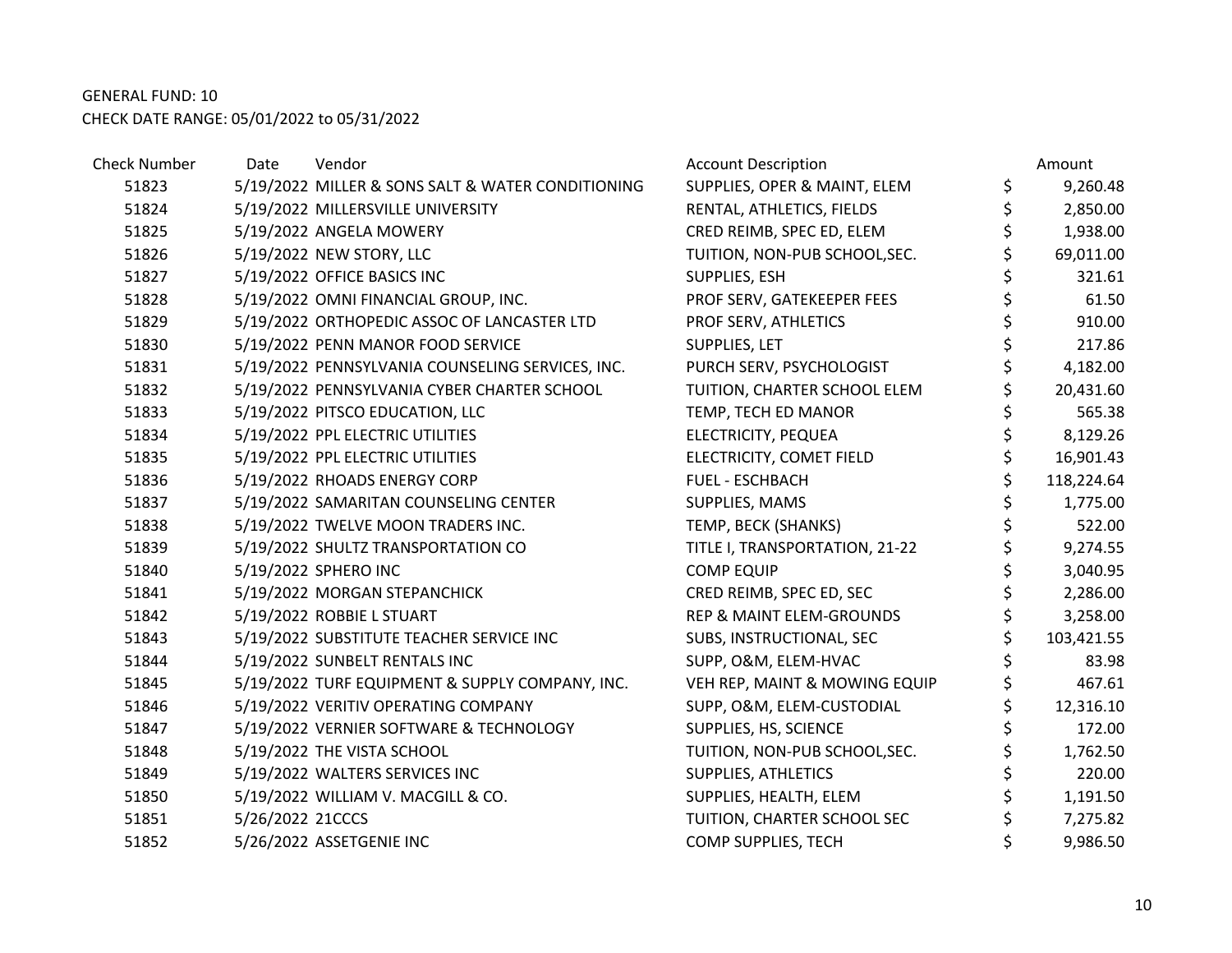| <b>Check Number</b> | Date | Vendor                                       | <b>Account Description</b>    | Amount         |
|---------------------|------|----------------------------------------------|-------------------------------|----------------|
| 51853               |      | 5/26/2022 ALS GROUP USA CORP                 | WWTP & DWS, MVMS              | \$<br>126.55   |
| 51854               |      | 5/26/2022 AXA EQUITABLE                      | <b>EMPLOYER 403B PAYMENTS</b> | \$<br>9,800.00 |
| 51855               |      | 5/26/2022 BARNES & NOBLE INC                 | BOOKS, MAMS, READING          | \$<br>231.71   |
| 51856               |      | 5/26/2022 ARON BASILE                        | CRED REIMB, INSTR, SEC        | \$<br>1,731.00 |
| 51857               |      | 5/26/2022 TONYA BECK                         | CRED REIMB, INSTR, SEC        | \$<br>1,731.00 |
| 51858               |      | 5/26/2022 CDW GOVERNMENT                     | SUPPLIES, IU BID, CM          | \$<br>5,831.39 |
| 51859               |      | 5/26/2022 PC PARTS PLUS L.L.C.               | COMP SUPPLIES, TECH           | \$<br>3,584.00 |
| 51860               |      | 5/26/2022 COLUMBIA WATER COMPANY             | WATER & SEWER, LET            | \$<br>301.19   |
| 51861               |      | 5/26/2022 AMER JAFAR ATA AL FAYADH           | PURCH SERV, HS                | \$<br>1,554.60 |
| 51862               |      | 5/26/2022 CROSS COUNTRY STAFFING, INC.       | PROF SERV, SPEECH CLIN, ELEM  | \$<br>8,832.62 |
| 51863               |      | 5/26/2022 DIRECT ENERGY BUSINESS             | ELECTRICITY, LETORT           | \$<br>6,885.37 |
| 51864               |      | 5/26/2022 JAMES DUGAN                        | R.E., CURRENT, BASE, MANOR    | \$<br>50.72    |
| 51865               |      | 5/26/2022 EHC ASSOCIATES                     | REPAIRS & MAINT SERVICEELEM   | \$<br>1,312.00 |
| 51866               |      | 5/26/2022 SANDRA GARCIA-TAMEZ                | SUPPLIES, HS                  | \$<br>817.86   |
| 51867               |      | 5/26/2022 GREAT AMERICAN FINANCIAL RESOURCES | <b>EMPLOYER 403B PAYMENTS</b> | \$<br>1,000.00 |
| 51868               |      | 5/26/2022 GUTTMAN ENERGY, INC.               | FUEL - ESCHBACH               | \$<br>3,829.83 |
| 51869               |      | 5/26/2022 THE HORACE MANN COMPANIES          | <b>EMPLOYER 403B PAYMENTS</b> | \$<br>2,000.00 |
| 51870               |      | 5/26/2022 JOHN HERR'S VILLAGE MARKET INC     | SUPPLIES, MAMS, FCS           | \$<br>354.53   |
| 51871               |      | 5/26/2022 JEFFREY R. JUDD                    | SUPPLIES, CM, MUSIC           | \$<br>1,422.00 |
| 51872               |      | 5/26/2022 KADES-MARGOLIS CORPORATION         | <b>EMPLOYER 403B PAYMENTS</b> | 1,000.00       |
| 51873               |      | 5/26/2022 JAMES B KARR                       | TAX REBATE PROGRAM, CONESTOGA | \$<br>473.50   |
| 51874               |      | 5/26/2022 MITCHELL KING                      | CRED REIMB, INSTR, SEC        | \$<br>3,372.00 |
| 51875               |      | 5/26/2022 KREIDER MULCH FARMS INC            | SUPP, O&M, SEC-GROUNDS        | \$<br>124.50   |
| 51876               |      | 5/26/2022 KURTZ BROTHERS, INC.               | SUPPLIES, HR                  | \$<br>81.06    |
| 51877               |      | 5/26/2022 LANCASTER LEBANON IU 13            | CONFERENCE, SPECIAL ED        | 109,874.24     |
| 51878               |      | 5/26/2022 LNP MEDIA GROUP INC                | ADVERTISING, SCHOOL BOARD     | 145.41         |
| 51879               |      | 5/26/2022 LINCOLN INVESTMENT PLANNING INC    | <b>EMPLOYER 403B PAYMENTS</b> | \$<br>1,000.00 |
| 51880               |      | 5/26/2022 JILL M MONTGOMERY                  | TRANSLATIONS, ESL, SEC        | \$<br>481.84   |
| 51881               |      | 5/26/2022 PUJA NEOPANEY                      | PURCH SERV, HS                | \$<br>67.50    |
| 51882               |      | 5/26/2022 JAMIE O'BRIEN                      | CRED REIMB, SPEC ED, ELEM     | 1,731.00       |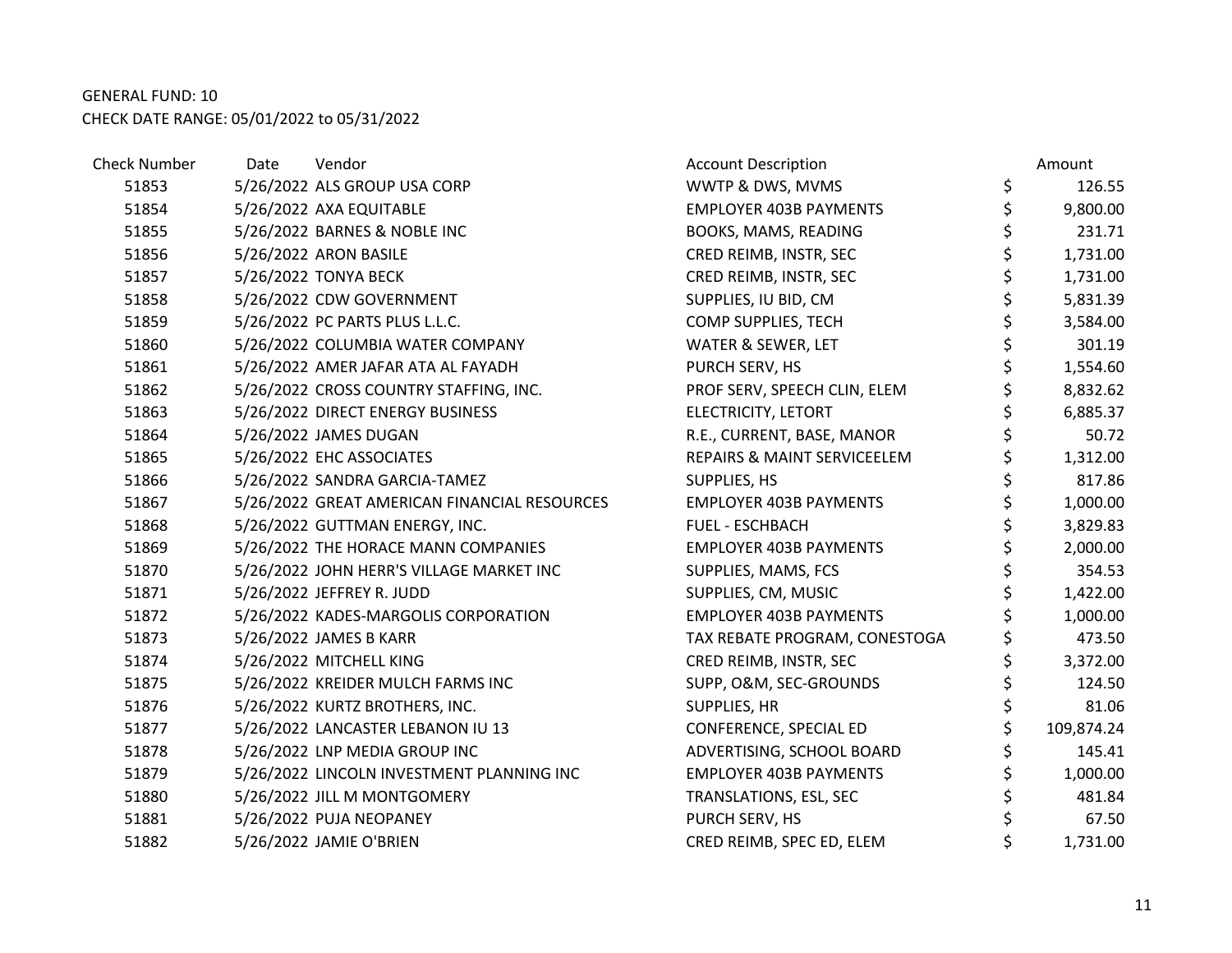| <b>Check Number</b> | Date            | Vendor                                                                            | <b>Account Description</b>     | Amount          |
|---------------------|-----------------|-----------------------------------------------------------------------------------|--------------------------------|-----------------|
| 51883               |                 | 5/26/2022 OFFICE BASICS INC                                                       | SUPPLIES, HS, SCIENCE          | \$<br>976.85    |
| 51884               |                 | 5/26/2022 OPPENHEIMER                                                             | <b>EMPLOYER 403B PAYMENTS</b>  | 3,000.00        |
| 51885               |                 | 5/26/2022 OPPENHEIMER                                                             | RETIREMENT BONUS, INSTR, ELEM  | \$<br>22,291.00 |
| 51886               |                 | 5/26/2022 PENN MANOR FOOD SERVICE                                                 | DUE TO CAFE                    | 457,940.03      |
| 51887               |                 | 5/26/2022 PENN MANOR FOOD SERVICE                                                 | SUPP, TITLE I, PARLIT ESH21-22 | 90.08           |
| 51888               |                 | 5/26/2022 PENN STATE ELECTRIC MECHANICAL SUPPLY CO INC SUPP, O&M, ELEM-ELECTRICAL |                                | \$<br>2,116.00  |
| 51889               |                 | 5/26/2022 PHILHAVEN                                                               | TUITION, PRRI, HOMEBOUND SEC   | 459.00          |
| 51890               |                 | 5/26/2022 UMB BANK FBO PLANMEMBER                                                 | EMPLOYER 403B PAYMENTS         | \$<br>1,000.00  |
| 51891               |                 | 5/26/2022 PPL ELECTRIC UTILITIES                                                  | ELECTRICITY, HS                | 1,978.34        |
| 51892               |                 | 5/26/2022 SHULTZ TRANSPORTATION CO                                                | TITLE I, TRANSPORTATION, 21-22 | 3,307.50        |
| 51893               |                 | 5/26/2022 STAUFFERS OF KISSEL HILL                                                | SUPPLIES, HS, SCIENCE          | \$<br>86.63     |
| 51894               |                 | 5/26/2022 FISH NET, INC.                                                          | SUPPLIES, MAMS, SCIENCE        | \$<br>152.28    |
| 51895               |                 | 5/26/2022 UPPER EDGE TECHNOLOGIES, INC.                                           | COMP SUPPLIES, TECH            | \$<br>1,605.00  |
| 51896               |                 | 5/26/2022 NEWPORT TRUST COMPANY                                                   | <b>EMPLOYER 403B PAYMENTS</b>  | \$<br>3,000.00  |
| 51897               |                 | 5/26/2022 VERITIV OPERATING COMPANY                                               | SUPP, O&M, SEC-CUSTODIAL       | \$<br>275.00    |
| 51898               |                 | 5/26/2022 WASTE MANAGEMENT OF PENNSYLVANIA INC                                    | <b>TRASH COLLECTION</b>        | 4,618.00        |
| 51899               |                 | 5/26/2022 EMILY FAITH WISE                                                        | TRAVEL, HOMEBOUND, ELEM        | 27.14           |
| 51900               |                 | 5/26/2022 GLENN WOLFE                                                             | CRED REIMB, INSTR, ELEM        | 2,850.00        |
| 51902               | 5/13/2022 PSERS |                                                                                   | RETIREMENT DEDUCTIONS PAYABLE  | 3.84            |
| 51903               |                 | 5/18/2022 WINDSTREAM HOLDINGS II, LLC                                             | TELEPHONE, 717-284-4135        | \$<br>0.69      |
| 51904               |                 | 5/19/2022 DELTA DENTAL OF PENNSYLVANIA                                            | DENTAL, SPEC ED, ELEM          | 12,126.26       |
| 51905               |                 | 5/19/2022 EXPRESS SCRIPTS, INC.                                                   | HOSP, INSTR, ELEM              | 26,619.92       |
| 51906               |                 | 5/19/2022 TRUSTMARK HEALTH BENEFITS, INC.                                         | HOSP, INSTR, ELEM              | 61,272.56       |
| 51907               | 5/20/2022 PSERS |                                                                                   | RETIREMENT DEDUCTIONS PAYABLE  | 5,465.93        |
| 51908               |                 | 5/26/2022 DELTA DENTAL OF PENNSYLVANIA                                            | DENTAL, SPEC ED, ELEM          | \$<br>9,377.64  |
| 51909               |                 | 5/26/2022 EXPRESS SCRIPTS, INC.                                                   | HOSP, INSTR, ELEM              | 30,221.23       |
| 51910               |                 | 5/26/2022 TRUSTMARK HEALTH BENEFITS, INC.                                         | HOSP, INSTR, ELEM              | 61,822.59       |
| 51911               |                 | 5/27/2022 LANCASTER LEBANON IU 13                                                 | HOSP, INSTR, ELEM              | 44,755.07       |